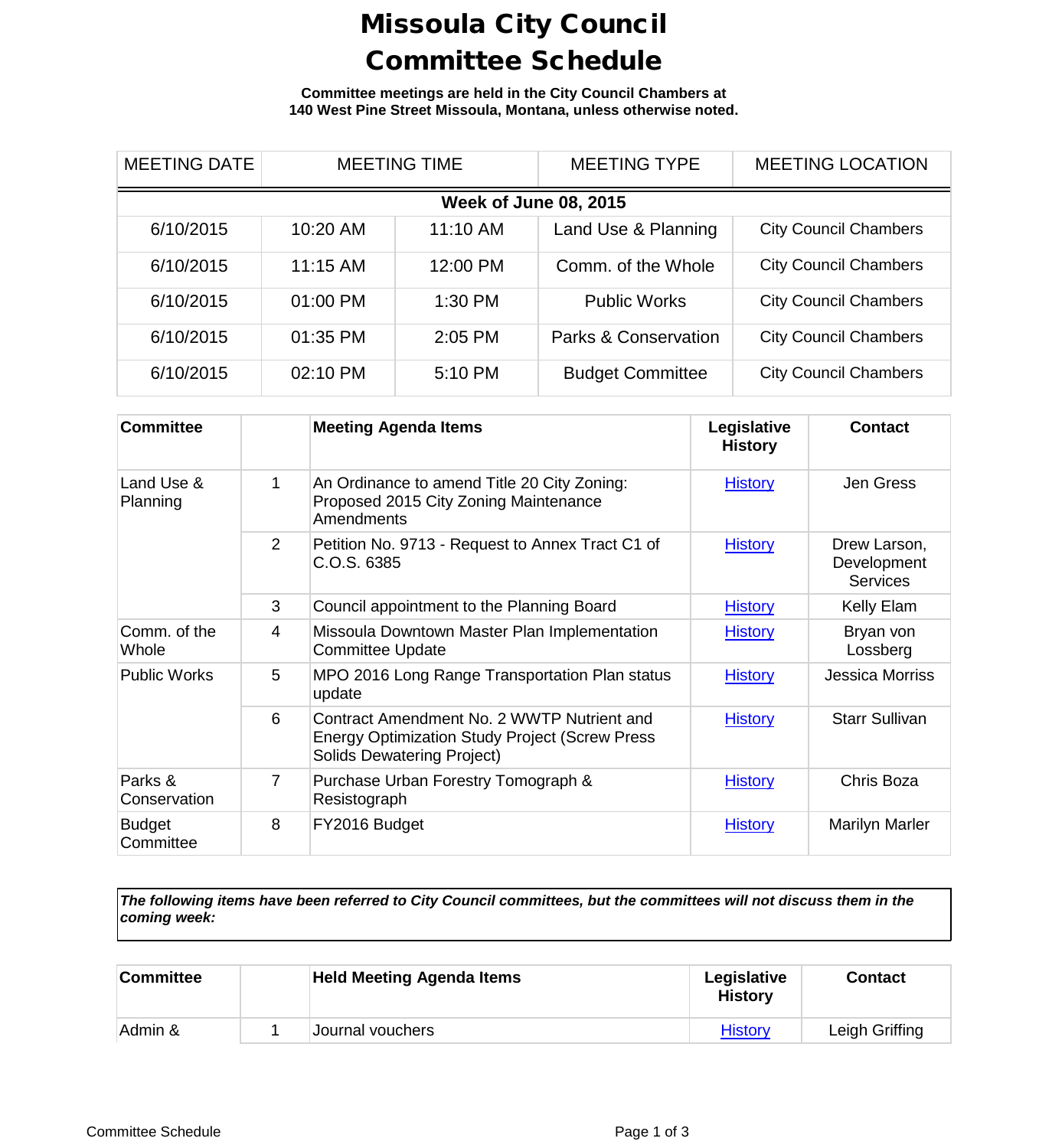## Missoula City Council Committee Schedule

**Committee meetings are held in the City Council Chambers at 140 West Pine Street Missoula, Montana, unless otherwise noted.**

| Finance                 | $\overline{2}$ | Budget transfers.                                                                                                                                                                      | <b>History</b> | Leigh Griffing                      |
|-------------------------|----------------|----------------------------------------------------------------------------------------------------------------------------------------------------------------------------------------|----------------|-------------------------------------|
|                         | 3              | <b>Public Art Committee Appointment</b>                                                                                                                                                | <b>History</b> | Kelly Elam                          |
|                         | 4              | Contract for the HOME Investment Partnership<br>Program                                                                                                                                | <b>History</b> | Nancy Harte                         |
|                         | 5              | <b>Reimbursement Resolution</b>                                                                                                                                                        | <b>History</b> | Leigh Griffing                      |
| Parks &<br>Conservation | 6              | Urban Forest Management Plan Update                                                                                                                                                    | <b>History</b> | Chris Boza                          |
| Comm. of the<br>Whole   | $\overline{7}$ | Updates from Council representatives on the Health<br>Board, Community Forum, Transportation Policy<br>Coordinating Committee, other boards and<br>commissions as necessary. (Ongoing) | <b>History</b> | <b>Marilyn Marler</b>               |
|                         | 8              | Update from Missoula Economic Partnership<br>President/CEO James Grunke                                                                                                                | <b>History</b> | <b>Marilyn Marler</b>               |
|                         | 9              | <b>Broadband RFP</b>                                                                                                                                                                   | <b>History</b> | Bryan von Lossberg                  |
|                         | 10             | Bi-annual meeting with the Chamber of Commerce                                                                                                                                         | <b>History</b> | Marilyn Marler                      |
|                         | 11             | Community Based Organizations in the Budget<br>Process                                                                                                                                 | <b>History</b> | Marilyn Marler                      |
|                         | 12             | Review membership in Alliance for Innovation                                                                                                                                           | <b>History</b> | Marty Rehbein, City<br><b>Clerk</b> |
|                         | 13             | Mountain Water Acquisition Update                                                                                                                                                      | <b>History</b> | Bryan von Lossberg                  |
| Land Use &<br>Planning  | 14             | Annexation, (see separate list at City Clerk's Office<br>for pending annexations) (Ongoing in committee)                                                                               | <b>History</b> | Marty Rehbein                       |
|                         | 15             | Discussion of City planning issues with members of<br>the Planning Board.                                                                                                              | <b>History</b> | Jason Wiener                        |
|                         | 16             | Adopt broadband standards for the City of Missoula                                                                                                                                     | <b>History</b> | Brian von Lossberg                  |
|                         | 17             | Conditional Use request for 1610 Russell St.                                                                                                                                           | <b>History</b> | <b>Ben Brewer</b>                   |
|                         | 18             | Adopt new floodplain ordinance                                                                                                                                                         | <b>History</b> | Gregg Wood                          |
| Pub. Safety &           | 19             | <b>Review Fireworks Ban Enforcement</b>                                                                                                                                                | <b>History</b> |                                     |
| Health                  | 20             | Wearable Technology - Ban Use While Driving                                                                                                                                            | <b>History</b> |                                     |
| Pub. Safety &           | 21             | Fire Department update.                                                                                                                                                                | <b>History</b> | Jason Diehl                         |
| Health                  | 22             | Safety aspects of management of the urban deer<br>population in the city of Missoula.                                                                                                  | <b>History</b> | Dick Haines, Jon<br><b>Wilkins</b>  |
|                         | 23             | Discussion with Crime Victim Advocate Office.                                                                                                                                          | <b>History</b> | Jon Wilkins                         |
|                         | 24             | Air quality issues related to railroad operations in<br>and through Missoula.                                                                                                          | <b>History</b> | Dave Strohmaier                     |
|                         | 25             | Review referrals held in committee for removal                                                                                                                                         | <b>History</b> | Marty Rehbein                       |
|                         | 26             | Police Department update.                                                                                                                                                              | <b>History</b> | Mike Brady                          |
|                         | 27             | Revisit Pawn Brokers Ordinance #3530                                                                                                                                                   | <b>History</b> | Emily Bentley,<br>Adam Hertz, Bryan |